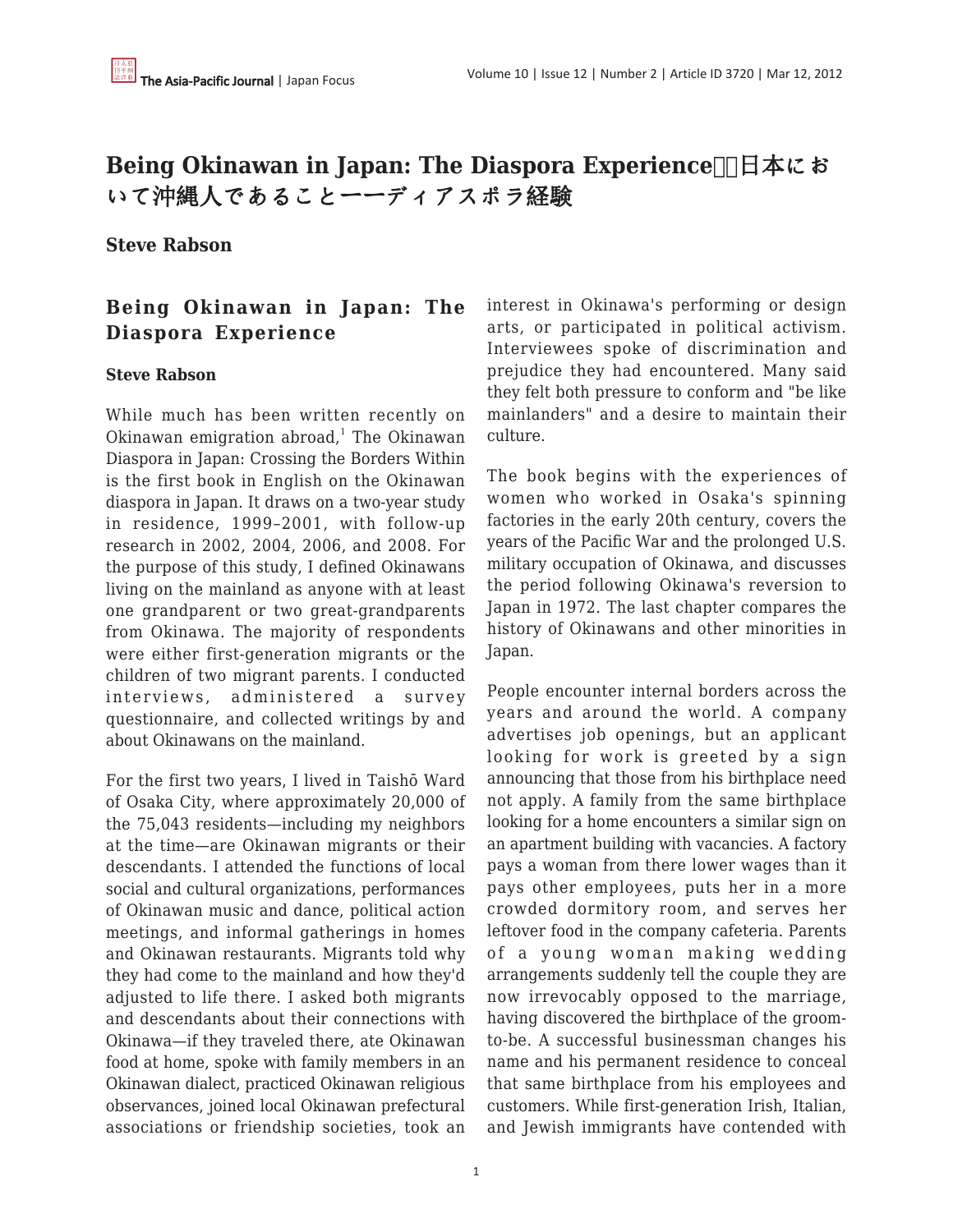such discrimination in the United States, ${}^{2}$  it has also been experienced by Japanese citizens from Okinawa Prefecture living on Japan's mainland. (Hereafter, I follow the Okinawan convention of referring to the main islands of Japan as "mainland" [hondo]).

When the Japanese government abolished the Ryukyu Kingdom, absorbing it into Japan as Okinawa Prefecture in 1879, most Okinawans on the mainland were merchants of locally grown and handcrafted goods. Large-scale migration began around 1900 with the development of Japan's modern textile industry, centered in Greater Osaka.

Thousands came from the nation's most impoverished prefecture, mostly young women and teenage girls from farming villages, to work under contract in factories. Most stayed temporarily, typically for three years, often working and living in oppressive conditions, and sending a portion of their wages back to help support their families. Leaving Okinawa in 1910 at age fourteen, Kikunaga Atsu went to work at Tōyō Textile Mill in Wakayama Prefecture.

> Girls there came down with beriberi one after another. Steam was pumped into the factory that had to be kept constantly warm and humid, making the air so bad it was a miracle if you didn't get sick. And standing at the machines working all day made the pain in our leg joints worse. But even when our legs swelled up, they told us it wasn't serious enough to be treated. I ended up in the hospital. . . . After that I wanted to go home, but they wouldn't let us leave until our contracts were up. I had to work at Tōyō for five years, longer than most of the other girls. One of them caught a lung disease and died while I was there. $3$

A sudden demand for labor throughout Japan during World War I brought more Okinawans to the mainland. While many worked in factories or on construction sites, others came to study, then stayed to launch careers as teachers, physicians, attorneys, government employees, or entrepreneurs. By 1925, approximately 20,000 lived there, about half in Greater Osaka. Responding to discrimination and a need for networks of mutual support, they had begun forming residential communities in the industrial sections of Osaka and other manufacturing cities. A former resident recalled,

> Okinawans filled the tenements in Manzaibashi [in present-day Taishō Ward]. Letters could reach them with just their names and "Manzaibashi" written on the envelope, and you could find an Okinawan's home, even if you didn't know the address, just by asking around. . . . Businesses run by Okinawans included three barbershops, two hardware stores, two stores that sold liquor and soy sauce, and two butcher shops. People didn't need to ride the train to do their shopping, and they could go to one of the four public baths in the neighborhood which were easily affordable.<sup>4</sup>

The largest migration occurred during another labor shortage after Japan's military incursions in China escalated to full-scale war in 1937. By 1940, a recorded 88,319 Okinawans—about 15 percent of the total population of Okinawa Prefecture itself-lived on the mainland.<sup>5</sup> "There were fewer exclusions of Okinawans and Koreans during the war when the factories needed our labor," recalled Shimabukuro Takehiko who worked at Osaka Machinery. "It was a time when they would have hired a cat and put its paws to work."<sup>6</sup> Although hiring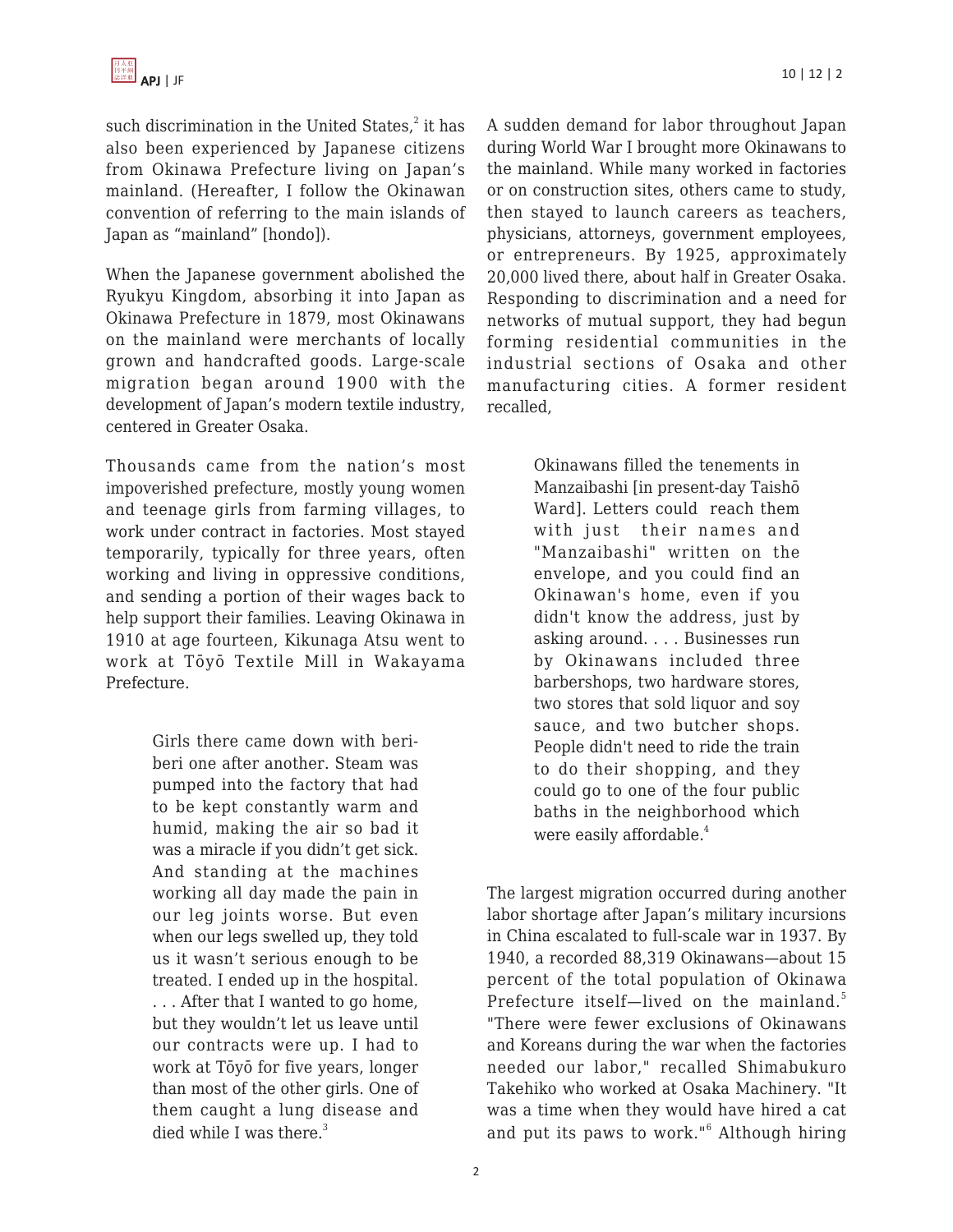bans abated during the war, discrimination didn't end. Kinjō Tomiko left Okinawa for work on the mainland in 1943 at age nineteen.

> I took a job at a munitions factory in Shiga Prefecture that made coil connectors for airplanes. . . . One of my coworkers was being harassed by someone in the accounting department who kept making disparaging remarks about Okinawans. When another woman came to us in tears, the house mother in our dormitory, who was also from Okinawa, and I organized all the Okinawan workers for a strike. The next morning we refused to go to work, causing a big uproar among the company managers. . . . After two hours, they agreed to meet with us, and when we told them about the person in accounting, the harassment stopped immediately.<sup>7</sup>

After Japan's defeat in 1945, restrictions imposed during the U.S. military occupation of Okinawa from 1945 to 1972 made travel to and from the mainland difficult, especially in the early postwar years. American military rule in Okinawa, which dragged on twenty years longer than the Allied occupation of the mainland (1945–1952), required residents to obtain travel permits that were issued or denied after sometimes lengthy investigations. Okinawans living on the mainland retained their Japanese citizenship, but residents of Okinawa lost their rights as citizens and were subjected to the dictatorial policies and daily indignities imposed by direct U.S. military rule. Many left for the mainland to work, and smaller numbers to attend colleges, some on scholarships from the U.S. or Japanese government.

When the mainland's "miracle" economy took

off in the late 1950s, employment agents recruited Okinawans, mostly recent high school graduates, in "group hirings" to fill a growing labor shortage in factories and small businesses. It was a time when Okinawa's underdeveloped economy, still heavily dependent on U.S. military bases and American purchases of local services, offered few good jobs. However, those who traveled to the mainland for work were often exploited by unscrupulous agents and employers who lied about wages and working conditions in recruiting campaigns, and many encountered prejudice.

After travel restrictions ended with Okinawa's reversion to Japan in 1972, more people went to the mainland for work and study. Some settled there, but most returned to Okinawa even though it offered fewer employment opportunities. A survey conducted in 2000 estimated that 70,000 migrants and their descendants resided in Osaka Prefecture, mostly in Osaka City; 12,000 in Hyōgo Prefecture, mostly in Kobe and Amagasaki Cities; and 45,000 in Kanagawa Prefecture, mostly in Yokokama and Kawasaki Cities, for a combined figure of 127,000 in those three prefectures. While there is considerable movement back and forth, the total number of Okinawans currently residing on the mainland has been estimated at 300,000, between 20 and 25 percent of Okinawa Prefecture's 1.3 million population.<sup>8</sup> Although fewer now live in what have been called "ethnic communities," many maintain close connections with other Okinawans on the mainland.<sup>9</sup>



**Young Okinawan workers arrive at Harumi**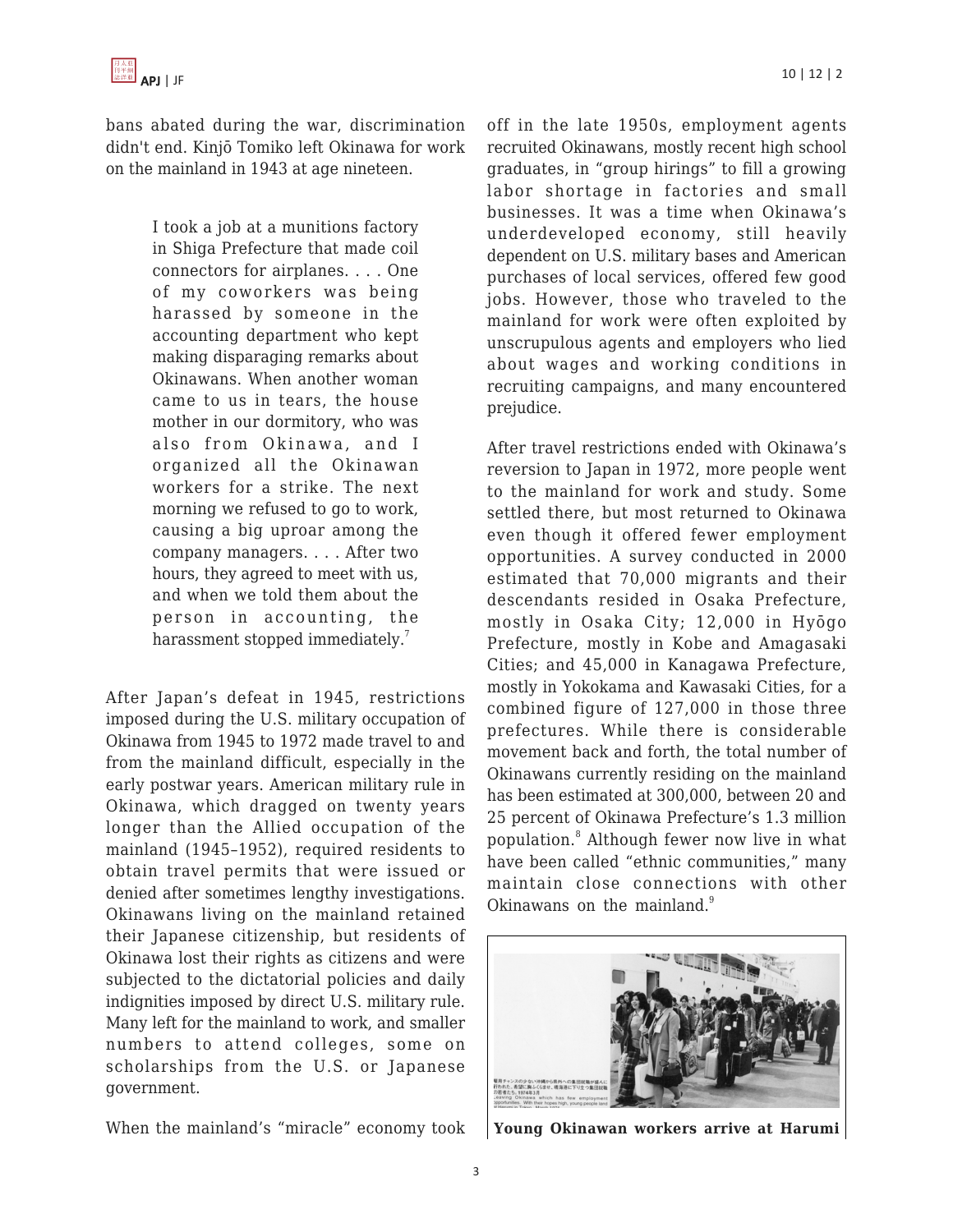#### **Pier, Tokyo, March 1974**

#### **Okinawans as a minority**

It is important to note that Okinawans are the "majority" in Okinawa Prefecture, so, strictly speaking, they become a minority only when they reside or travel on the mainland. Even living in Okinawa, however, they fit Wagley and Harris's definition as "subordinate segments of a complex state society."<sup>10</sup> Governments in Japan implemented discriminatory policies starting in the 1870s, even before absorption of the Ryukyu Kingdom as Okinawa Prefecture, and continue them to this day with disproportionate imposition of the U.S. military presence. In fact, it was these policies, especially chronic neglect of the prefecture's deeply troubled economy, that led to the large exodus of Okinawans abroad and to the Japanese mainland.

Like minorities elsewhere, they experienced prejudice and discrimination in mainland Japan because differences—real and imagined—have caused them to be viewed as outsiders of inferior status. With a history and culture distinct in many ways from the rest of the country, they have been forced to cope with a society in which differences are often considered "strange" or "wrong," and with a central government that has long imposed a monocultural standard in education, publicly priding itself on the nation's mythical "homogeneity."

Throughout most of the twentieth century, Okinawans living on the mainland felt pressures from popular attitudes, government policies, and many of their own community leaders to avoid prejudice and discrimination by adopting mainland Japanese culture, and discarding or concealing their own. While many resisted those pressures, others sought to conform in varying degrees, minimizing their Okinawan identity in public. People changed their distinctive Okinawan names, or used mainland variants when circumstances required it. Urasaki Kenshō recalls the experience of his younger brother, Kenkei, who moved to Osaka in the early 1920s.

> At that time signs excluding Korean and Okinawan workers were everywhere in Osaka. So he used a fake name and home address, "Taguchi Shinjirō from Miyazaki Prefecture," and got a good job right away at a large printing plant in Higashi Ward. He learned to operate high-speed presses for newspaper publishing, and worked there for more than twenty years until bombs destroyed the factory during the Pacific War. $11$

Although incidents of blatant discrimination in employment and housing diminished after World War II, cases have been reported even after Okinawa's reversion to Japanese administration in 1972. Many Okinawans coming to the mainland on "group hirings" continued to work for less and in worse conditions than their mainland coworkers. A nurse was fired in 1977 from a hospital in Osaka for alleged "inefficiency" because she spoke with an "Okinawa accent." She regained her job with compensation after a local support group in Taishō Ward filed suit. As late as the 1980s, signs on restaurants and apartment buildings in some sections of Tokyo and Osaka excluded Okinawans. They continue to encounter insults and stereotyping on the mainland in the 21st century.

#### **Differences ridiculed and celebrated**

A recently emerging pride in "roots" among minorities in Japan and elsewhere has inspired a growing number of Okinawan migrants and their descendants on the mainland to embrace their culture and to speak out against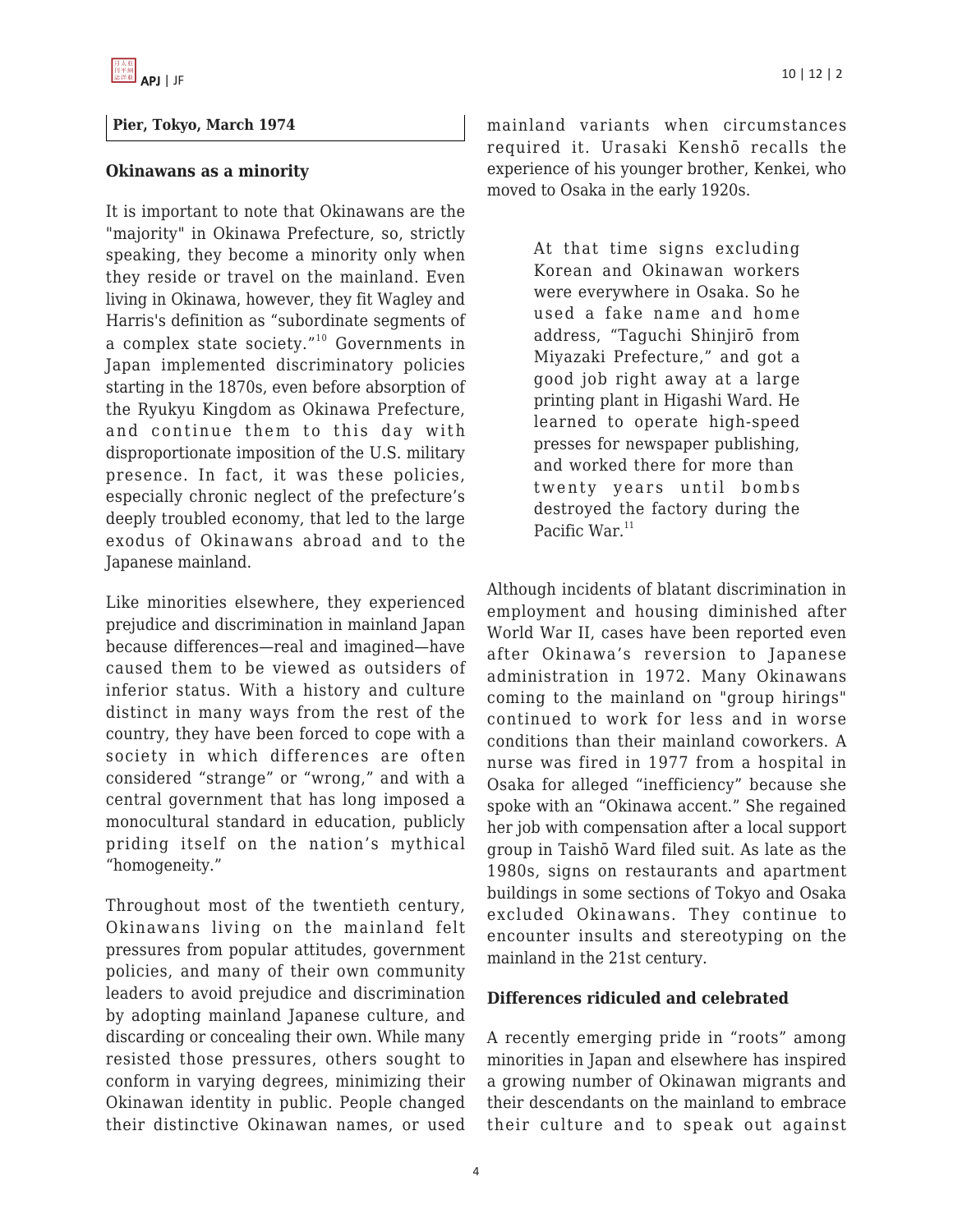inequities. Their experiences, like those of minorities in other countries, have given rise to an acute and illuminating perspective. They are now giving it voice with powerful resonance in oral and written testimony, essays, and literature, as well as music. Translations are presented in the chapters that follow.

The attention their work as authors and performers has drawn on the mainland is partly the result of a recent fascination there with Okinawa. An "Okinawa boom" was sparked initially by nationwide media coverage of Okinawa's reversion to Japan in 1972, which made travel between Japan and the mainland much easier, and by the International Ocean Exposition held in Okinawa three years later. Since then, it has been fueled by the wide popularity of Okinawan music, the international success of local athletes, and nationwide broadcasts of television dramas and documentaries set in Okinawa. Furthermore, the mainland media focuses periodically on the American bases in Okinawa, especially when U.S. forces there cause fatal accidents or commit major crimes. The rape of a twelveyear-old elementary school girl by two U.S. Marines and a sailor in 1995 ignited nationwide protests. Since reversion, thousands from the mainland have joined demonstrations in Okinawa against the disproportionate U.S. military presence.

That combination of curiosity and sympathy has boosted travel to Okinawa, already a popular leisure destination for Japanese tourists who are a major source of the prefecture's income. It has also drawn mainland visitors to Okinawan neighborhoods on the mainland, still home to many migrants and their mainlandborn descendants. Wanting to taste a "different" culture, visitors eat Okinawan food and listen to Okinawan music. But the Okinawa boom also has its downside, reinforcing old stereotypes and creating new ones. Many young mainlanders think being Okinawan is "cool," but their assumptions and expectations are often misguided and unwelcome.



Historical migration to the Ryukyu Islands from the Pacific and Southeast Asia resulted in a population today with on the average shorter stature, somewhat darker skin, fuller chests, more body hair, and rounder eyes than in mainland Japan. Yet no strict duality exists between mainlanders and Okinawans. There is such wide individual variation in both groups that many Okinawans have none of the features listed above, while some mainlanders are said to "look Okinawan." Thus, Okinawans can rarely be identified from their physical appearance alone. Still, they are associated with features said to make them look "foreign."

Okinawans on the mainland have a shared sense of history as a people descended from subjects of the independent Ryukyu Kingdom that was invaded by Japan's southernmost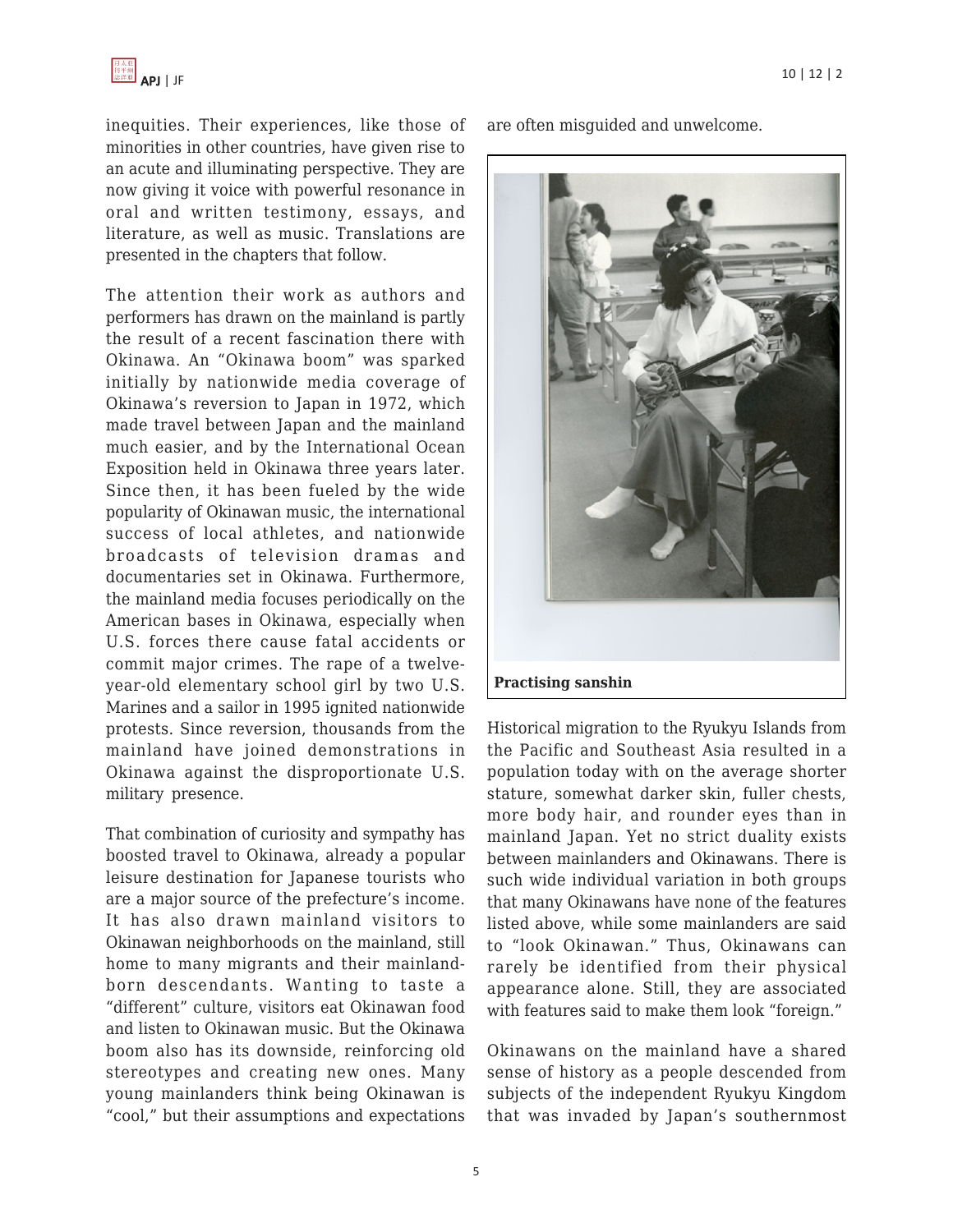province of Satsuma in 1609, then abolished in 1879 by Japan's Meiji government; and, a subsequent history of oppression and exploitation as residents of Okinawa Prefecture. That their ancestors hailed from the once-independent and culturally distinct Ryukyu Kingdom has been a source both of pride among Okinawans and of prejudice against them on the mainland as not quite fully Japanese and thus inferior to people in other prefectures.

Many Okinawans on the mainland observe the holidays and ceremonies of their religion, based on ancestor worship, which is not practiced by mainlanders. However, religious practice is not mutually exclusive. Okinawans and mainlanders hold funeral and death anniversary ceremonies at the same Buddhist temples and maintain membership in the same Buddhist sects. In addition to religious practice, shared "sociocultural" activities among Okinawans include a diet that differs in many respects from mainland Japanese cuisine, as well as distinct traditions in the performing and design arts. As for the linguistic component of Okinawan ethnicity, older migrants speak mainland Japanese in public, often with an "Okinawa accent." Among themselves, however, they might speak an Okinawa dialect or a mixture of an Okinawa dialect and mainland Japanese. Their descendants use fluent mainland Japanese, while some are able to understand and/or speak at least some Okinawa dialect learned from their relatives.

## **"Assimilation" and the myth of homogeneity**

Beginning in the Meiji Period (1868-1912), Japan's government sought to assimilate Okinawa Prefecture politically, ideologically, and culturally under the Japanese state. Assimilation policy (dōka seisaku), banned certain indigenous customs, such as the tattooing of women's hands and the consulting of yuta shamans, and mandated the practice of rituals in Japan's state religion, Shinto. The official rationale was that Okinawans needed to abandon aspects of their culture that kept them in a "backward" (i.e., inferior) status and to embrace the "modern" (i.e., superior) culture of mainland Japan.

Though they resisted this policy at first, many in Okinawa came to advocate and practice assimilation in varying forms and degrees. Name-changing, which became widespread among Okinawans on the mainland, actually started in Okinawa when Japan's victory in the Sino-Japanese War of 1894-1895 inspired many to associate themselves with a nation rising in wealth and power. Another motivation was to avoid prejudice and discrimination based on "being seen as different," especially because some Okinawan customs have been viewed by mainlanders as "foreign" or "barbarian" (yaban) <sup>12</sup>. An Okinawan newspaper editorial insisted in 1903 that "our prefecture is making rapid progress [in] conforming with other prefectures in all matters."<sup>12</sup> Besides changing their names to mainland alternatives, many were adopting mainland dress and hairstyles.

Of course, there were practical or "survival" assimilation strategies for Okinawans residing on the mainland, such as becoming proficient in "standard" Japanese and acclimating to foods available there. Many chose the selective approach described by Terrence Cook as "aiming at the best of two cultural worlds, that is, assimilating to the stronger culture in part for its riches and in part for chances of career progress, and yet preserving much of their own cultural tradition."<sup>14</sup> However, the notion that Okinawans are (or should be) "conforming [in] all matters with people in other prefectures" presupposes that homogeneity exists among Japanese, ignoring individual and regional differences on the mainland. Japan is hardly the only country where "homogeneity," or at least cultural conformity with the majority, has been idealized. With increased immigration to Britain from South Asia starting in the 1960s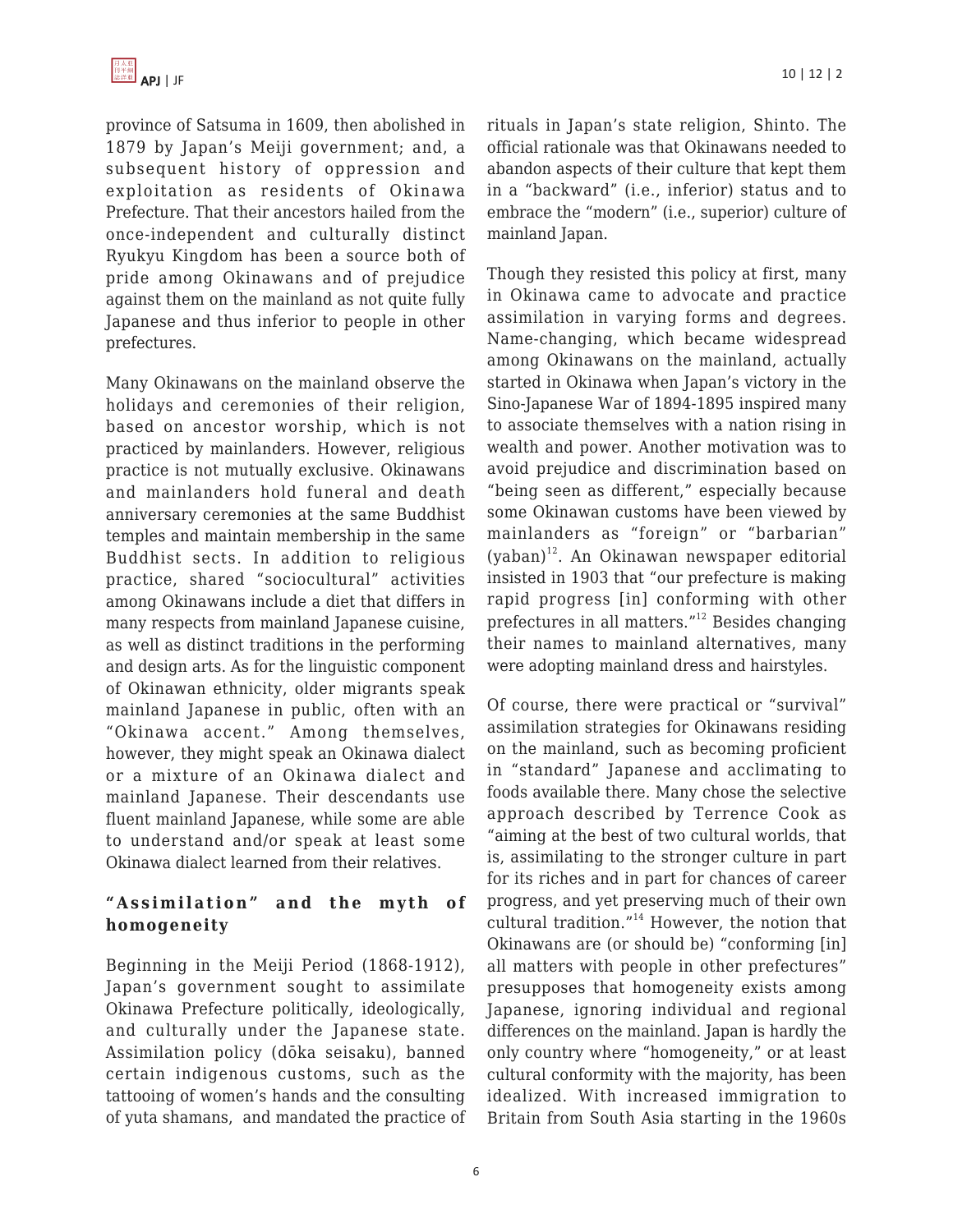and 1970s, a notorious claim was "We are fish and chips, not curry and rice." Recent antiimmigrant sentiment in the United States has focused on the issue of language. Some politicians advocate legislation to make English the official "national language," which implicitly targets the Spanish-speaking Latino community and explicitly seeks elimination of bi-lingual education in the schools. Controversy has erupted in France over a law banning facecovering veils of the kind worn by Muslim women.

By the 1970s, government officials in Japan were actively promoting the myth of the country's "unique homogeneity," widely disseminated in the popular press by countless books and magazine articles "on the Japanese" (Nihonjin-ron). In 1979, the United Nations ratified the International Covenant on Civil and Political Rights, Article 27 of which addresses the rights of minorities. The Japanese delegation initially reported to the UN Human Rights Committee that "minorities of the kind mentioned in the Covenant do not exist in Japan." In 1986, Prime Minister Nakasone Yasuhiro declared that there are no minority groups in Japan.<sup>15</sup> The myth was never more clearly articulated than in a speech by Foreign Minister Asō Tarō on October 15, 2005, to commemorate the opening of a national museum in Kyushu. "Japan is one nation, one civilization, one language, one culture, and one race, the like of which there is no other."

Andrew Gordon has written that "the concept of Japan as a homogeneous and cohesive middle class society was a powerful ideological force in postwar history."<sup>16</sup> Millie Creighton points out that "this powerful ideological force has been capable of denying realities of those on the margins, Japan's minorities, including Burakumin, Okinawans, resident Koreans, [and] indigenous Ainu. . . . Japan's assertion of an imagined homogeneous self, maintains its minorities in a living contradiction. While denying these people exist as minorities, since

they have supposedly been incorporated into Japan's harmonious and all-encompassing 'middle class,' they are not granted social equality."<sup>17</sup> Even some Okinawans have sought to perpetuate the myth. Miyagi Kiyoshi, past president of the Osaka League of Okinawa Prefectural Associations and a strong advocate of assimilation, proclaimed in 1987, "It is high time for us to stop viewing Okinawa as being special and distinct in Japan."<sup>18</sup>

## **"Becoming a Japanese:"A pernicious fallacy**

Tomiyama Ichirō goes beyond questioning the notion of a homogenous nation to challenge the concept of nation itself, citing Benedict Anderson's characterization of a nation as an "imagined community" and of "nation-ness" as a "cultural artifact."<sup>19</sup> In his landmark study of Okinawans in Osaka, Kindai Nihon shakai to "Okinawa-jin": Nihonjin ni naru to iu koto (Modern Japanese society and "Okinawans": On becoming Japanese), Tomiyama explains how the "imagined community" of a Japanese nation has had the effect of excluding Okinawans. He argues that the context described by Jean-Paul Sartre for the construction of "Jews" in France and by Frantz Fanon for the construction of "Malagasy" in South Africa also obtains in modern Japanese society. "Okinawans are not represented according to their individual characteristics. Instead, they are placed in a category called 'Okinawans,' which is not based on any objective criteria and always connotes a separate group."20

Tomiyama explains that this separate categorization has been manifested not only in popular attitudes that stereotype and exoticize (or "otherize") Okinawans, but also in oppressive government policies and exploitative business practices. His book analyzes the economic effects of discrimination, focusing particularly on factory conditions and job assignments for Okinawans and mainlanders in various industries. Citing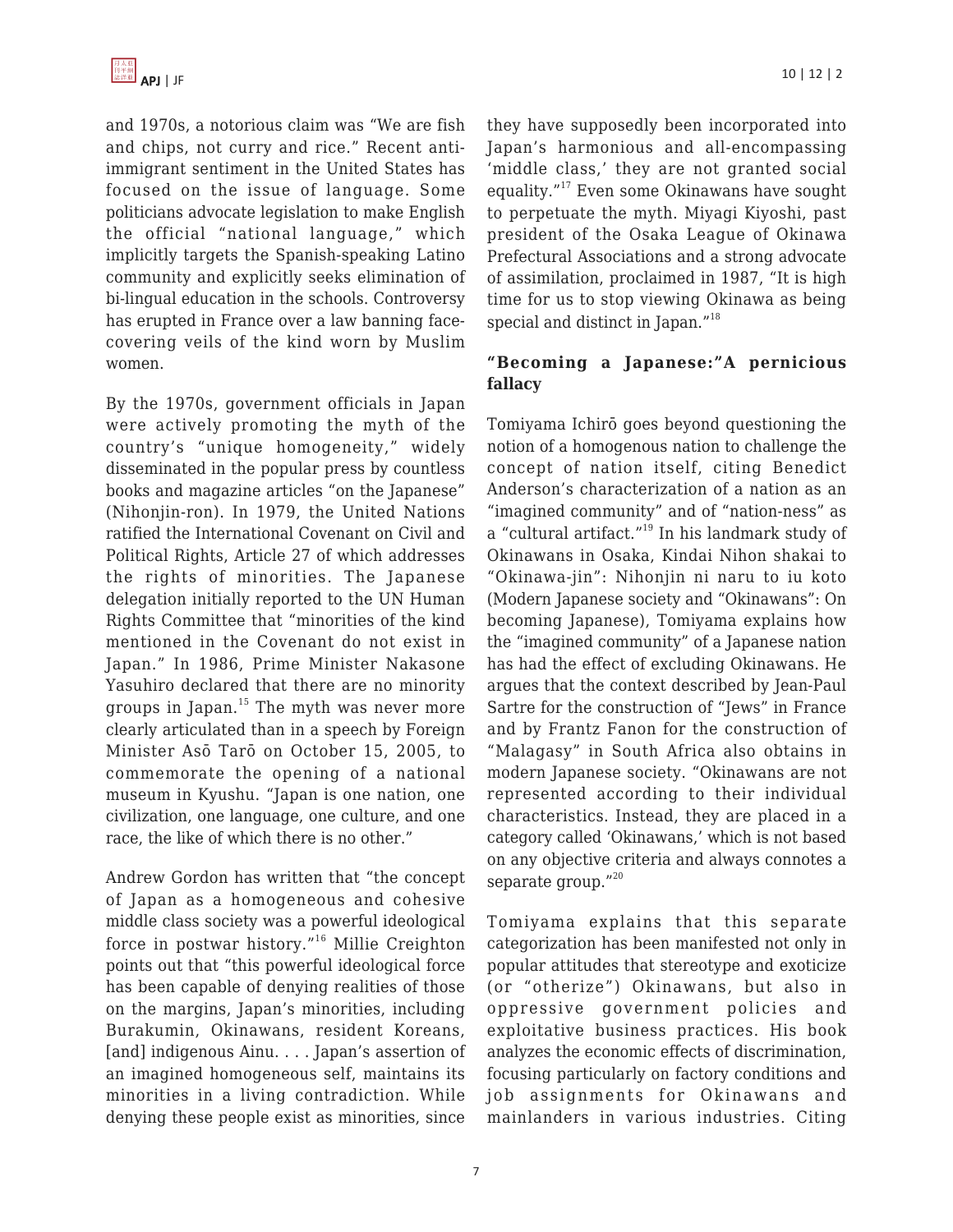

company documents, he shows that discrimination was a conscious business strategy to maximize profits. Beginning in the early 1920s, Okinawans organized to fight these inequities. As founders of the Kansai Okinawa Prefectural Association and leaders in the Osaka Union of Textile Workers, they planned strikes and protests that led to negotiated improvements in wages and working conditions at some factories.

Tomiyama also describes how, for Okinawans on the mainland, efforts to "become Japanese" required abandoning much of their culture in a process called "life-style reform," advocated by Okinawan community leaders.

> Just what did lifestyle reform target for "improvement?" . . . The categories for reform of Okinawans who had come to live [on the mainland] . . . touched on all parts of their lives, including the Okinawan language, Ryukyuan clothing, Ryukyuan dance, songs accompanied by the sanshin, living in enclaves of Okinawans, festivals, child-rearing methods, diet, the drinking of awamori liquor, and so on. $^{21}$

Okinawan community leaders insisted that "life-style reform" was essential to avoid prejudice and to live successfully on the mainland. Oyakawa Takayoshi, whose family moved to Osaka in 1925 when he was nine, recalled the acute effects on children of prejudice and pressures to "become Japanese."

> I hated Okinawan sanshin music, dance, and the songs with meaningless rhythmic syllables that people sang until all hours of the night. And I despised that word "Ryukyu." In one of the ward's

open fields, Okinawan theater troupes set up a lean-to stage and a booth for collecting admission. Mainlanders would gather to watch the plays, fascinated. But they made fun of Okinawans in loud voices, and I felt ashamed. Another thing I hated was when people riding trains or walking down the street spoke to each other in Okinawa dialect. I thought they should be like people from other prefectures and always use standard Japanese or Osaka dialect in public. $^{22}$ 

As Oyakawa's experience indicates, Okinawans often ignored their community leaders' exhortations to abandon their culture and their neighborhoods in order to "become Japanese." Mainland residential enclaves, the largest of which is in Osaka's Taishō Ward, remain to this day in several cities. Moving to Taishō Ward as a child from Okinawa with his family in 1954, Kinjō Isamu remembers,

> My parents maintained our Okinawan life-style so completely that sometimes we forgot we were in Osaka. We always spoke in Ryukyuan. Since we were among mostly other Okinawans, it was easy to live this way. My father grew goya (bitter melon) in a vacant lot . . . and made brown sugar. My mother had her weaving implements sent from Okinawa, and wove kasuri (splashed-pattern cloth). We conducted all the annual observances strictly by the old lunar calendar, including the spring shiimii festival of feast and prayer honoring departed relatives, and the [eisa] festival in [late] summer when the spirits of the ancestors are said to return to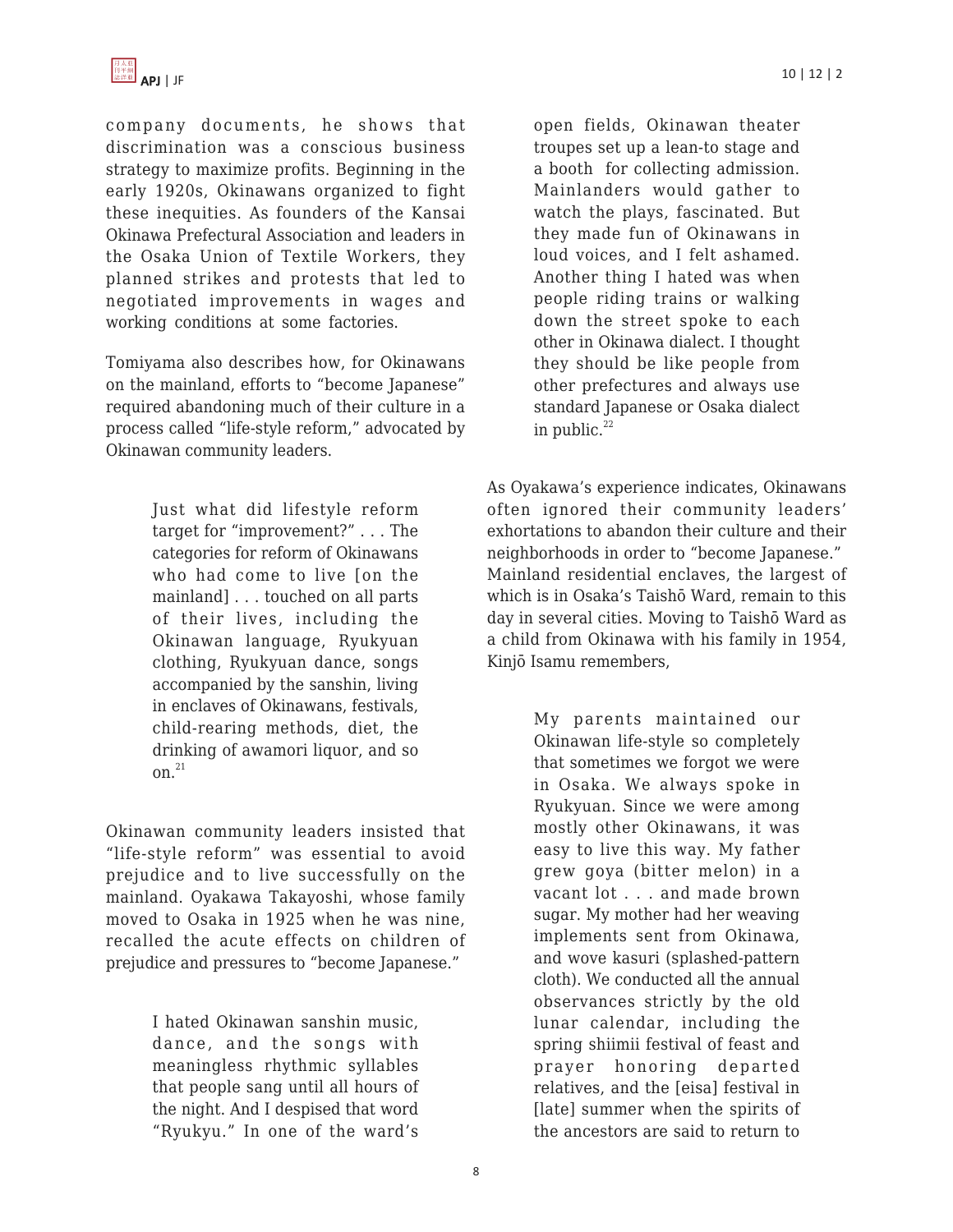this world for a brief visit. $^{23}$ 

## **Varied constructions of identity**

Pressures to "become Japanese" by rejecting what was Okinawan confirm Benedict Anderson's characterization of "nation" as an "imagined community" and "nation-ness" as a "cultural artifact." Yet, if the Japanese nation is an "imagined community," there are also those who "imagine" Okinawa, its culture and history, to be included. John Lie explains that, for them, "manifest differences [are] regarded as merely regional differences."

> Even Iha Fuyū (Ifa Fuiu), the father of Okinawan studies who traced his ancestry to China, believed in the common origin of rice culture (1942). The folklorist Yanagita Kunio famously regarded Okinawa as the source of Japanese culture, especially the origin of rice culture (1978). In this vein, Okamoto Tarō called for the Japanese to return to Okinawa as a repository of an authentic Japanese culture  $(1972)^{24}$

For Okinawans living on the mainland, who have suffered discrimination for being culturally "different" and felt pressures to assimilate by concealing their origins, such theories probably seem academic. Today, however, a growing number of younger mainland residents are actively rejecting a Japanese identity in favor of being Okinawan. After graduating from high school in Okinawa, Tamaki Natsuko went to college on the mainland, and became a reporter in Tokyo for the Yomiuri shimbun newspaper in 1992. "Until about five years ago, I considered myself Japanese," she wrote in 2000.

Then, in 1995, I was one among many reporters sent from the mainland to cover Okinawa after the child rape case that year. . . . I'd had no special interest in the military base issue before, but now, as I reported on conditions there, I began to feel estranged from Japan. After finishing my report, I returned to the mainland, where the base problem didn't seem to exist, and where what was a front-page issue in Okinawa wasn't even covered. . . . Reporting on the problems of military bases in Okinawa made it seem only natural for me to say, "I am Okinawan, not Japanese." Perhaps Okinawans will become Japanese when those bases are removed to the mainland. $25$ 

Other Okinawans reject the notion that they should have to decide whether to be (or not to be) Japanese or Okinawan. Perhaps the most important message interviewees conveyed on this topic was that people are much less apt to take sides in a discourse about identity than to exercise individual preferences in their daily lives. An eighteen-year-old musician explained that, although her parents were from Okinawa, she was better able to express her feelings in folk music from northeastern Japan (Tōhoku) and decided to make her career performing it. At the same time, she preferred Okinawan food that her mother cooked at home.

A schoolteacher living in Osaka, who is an activist in the local Okinawan community, proposed legally changing his family surname back from the mainlandized version adopted by his father to the Okinawan original. However, his oldest daughter vehemently objected. She was fully aware that the name had been changed as an expedient to avoid prejudice and discrimination, and was proud of her Okinawan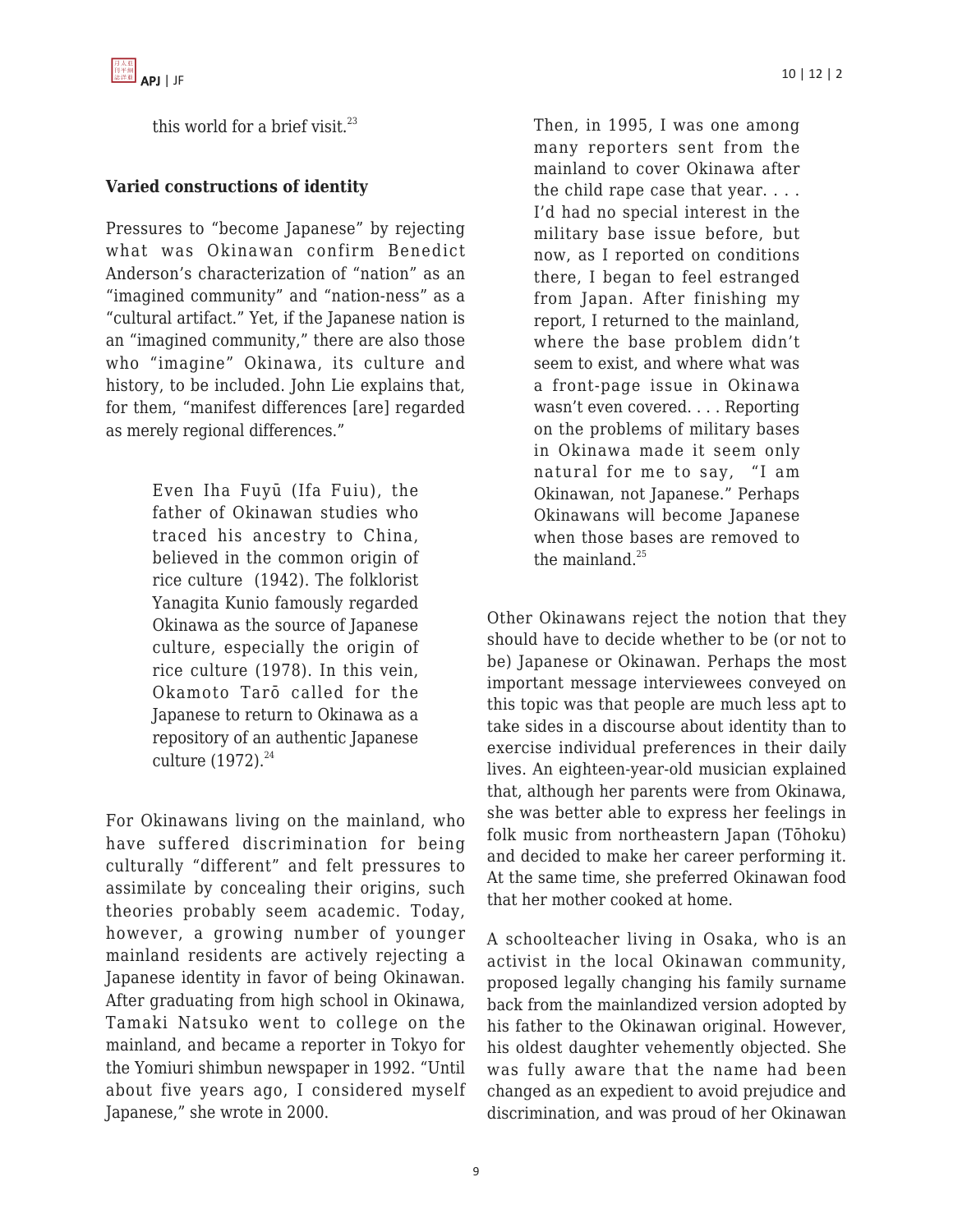heritage, having danced with her schoolmates in the annual eisa religious festival. She was simply used to the name she was born with by which she identified herself and was identified by others. In the end, her view prevailed and the family's name stayed in its mainlandized version.

This article is adapted from the introduction to Steve Rabson, [The Okinawan Diaspora in](http://www.uhpress.hawaii.edu/p-7552-9780824835347.aspx) [Japan: Crossing the Borders Within](http://www.uhpress.hawaii.edu/p-7552-9780824835347.aspx). University of Hawaii Press, 2012. He has also published [Okinawa: Two Postwar Novellas](http://www.amazon.com/Okinawa-Postwar-Novellas-Research-Monograph/dp/1557290156) (Institute of East Asian Studies, University of California, Berkeley, 1989, reprinted 1996) and [Southern](http://www.uhpress.hawaii.edu/p-1552-9780824823009.aspx) [Exposure: Japanese Literature from Okinawa,](http://www.uhpress.hawaii.edu/p-1552-9780824823009.aspx) co-edited with Michael Molasky (University of Hawaii Press, 2000). He is professor emeritus of East Asian studies, Brown University and an Asia-Pacific Journal Associate.

Recommended citation: Steve Rabson, 'Being Okinawan in Japan: The Diaspora Experience,' The Asia-Pacific Journal, Vol 10, Issue 12, No 2, March 19, 2012.

## **Notes**

<sup>1</sup> See, for example, Okinawa Club of America, ed., History of the Okinawans in North America, trans. Ben Kobashigawa (Los Angeles: Asian American Studies Center, University of California, Los Angeles, 1988); Ethnic Studies Oral History Project, Uchinanchu: A History of Okinawans in Hawai`i (Honolulu: University of Hawaii Press, 1984); and Imin-shi hankō iinkai, Burajiru Okinawa kenjin imin-shi (History of Okinawan Immigrants in Brazil) (São Paulo: Burajiru Okinawa Kenjin-kai, 2000). In 1940, the numbers and distribution of Okinawans overseas were estimated as follows: South Pacific, 56,400; Hawai`i, 27,000; Brazil, 23,000; Peru, 14,000; Argentina, 13,000; United States, 9,000; China, 9,000; Canada, 3,000. Figures in Arasaki Moriteru, ed., Okinawa no sugao: Profile of Okinawa (bilingual) (Tokyo: Techno Marketing Center, 2000), 68–69.

<sup>2</sup> A 2008 PBS documentary, "The Jewish Americans," showed signs that read "Gentiles Only," "Christian Only," and "No Jews, Dogs, or Consumptives." In a lecture on October 22, 2010, at Brown University, Professor Alexandra Filindra showed Help Wanted advertisements in newspapers from the early twentieth century specifying "No Irish" and "No Italians."

3 Fukuchi Hiroaki, ed., Okinawa jokō aishi (The tragic history of Okinawa's women factory workers), (Naha: Naha Shuppan-sha, 1985), 76.

4 From an interview quoted in Mizuuchi Toshio, Ōsaka, Okinawa, Ajia (Osaka Okinawa, Asia), Osaka: Ōsaka Shiritsu Daigaku, 1999), 38-42.

5 Prefectural police departments compiled figures from family registers (koseki). According to official records, another 55,706 emigrated abroad between 1899 and 1932, mostly to Hawaii and South America.

6 Okinawa Kenjin-kai Hyōgo-ken Honbu, Shima o deta tami no sensō taiken-shū (War experiences of the people who left the islands) (Amagasaki: Okinawa Kenjin-kai Hyōgo-ken Honbu, 1995), 57.

7 Ibid., 187-188.

 $8$  Figures for the three prefectures are cited in Okinawa Ken-jin Kai Hyōgo-ken Honbu, comp., "Anketo shōkei ichi-ran hyō" (Chart of aggregate survey totals) (2000). Estimate of total mainland population was given by panelists from the University of the Ryukyus at a symposium on diaspora at the Okinawa Studies Conference held in March 2009 at the University of Hawaii.

9 Kaneshiro Munekazu, "Esunikku gurupu to shite no 'Okinawa-jin'" ("Okinawans" as an ethnic group), Ningen kagaku 37 (1992).

 $10$  Cited in Milton and Yinger, Ethnicity: Source of Strength, Source of Conflict (Albany: State University of New York Press, 1994), 21.